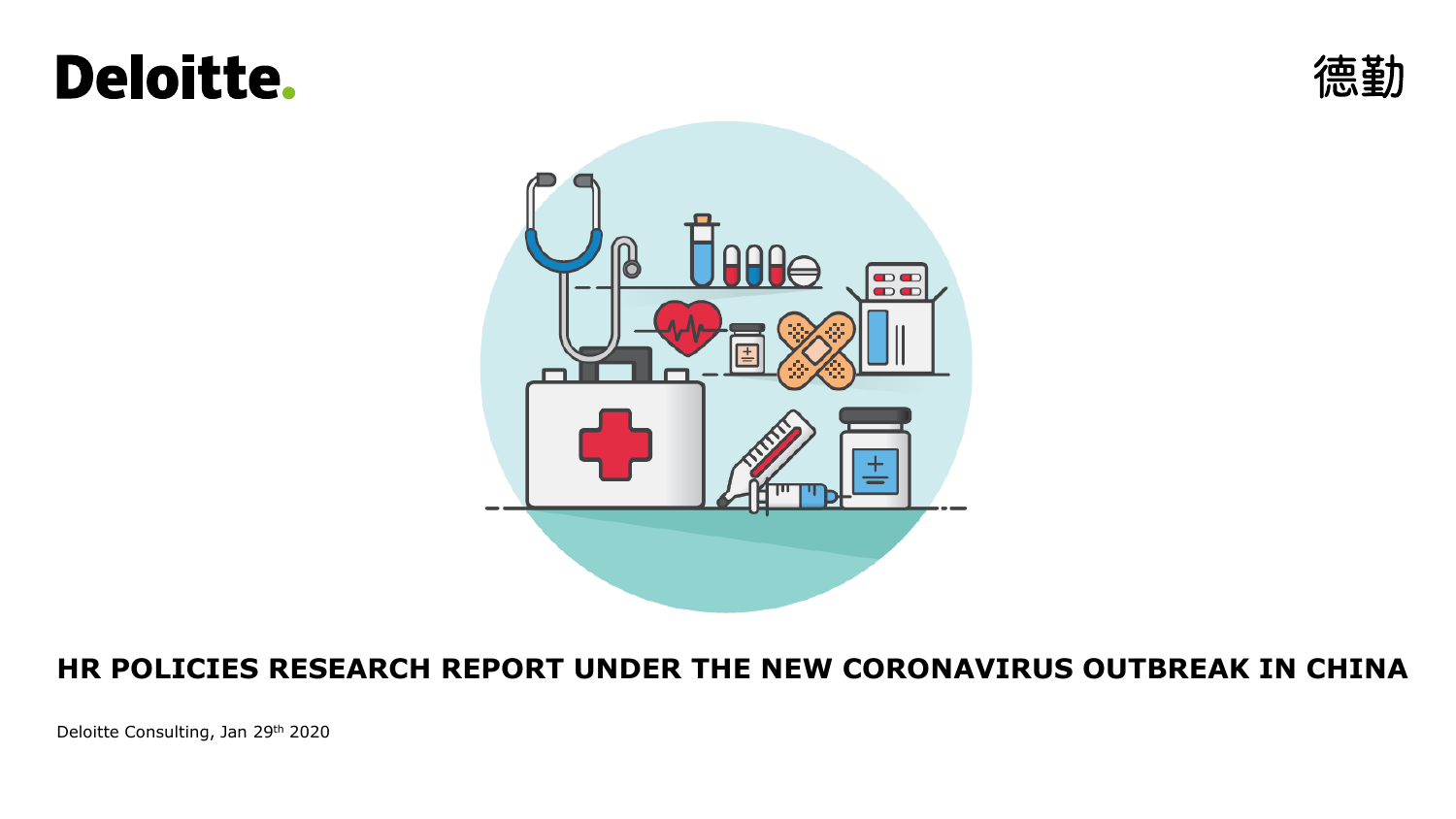### **Demographics**



#### **Respondents by industry**

#### **Respondents by enterprise types**

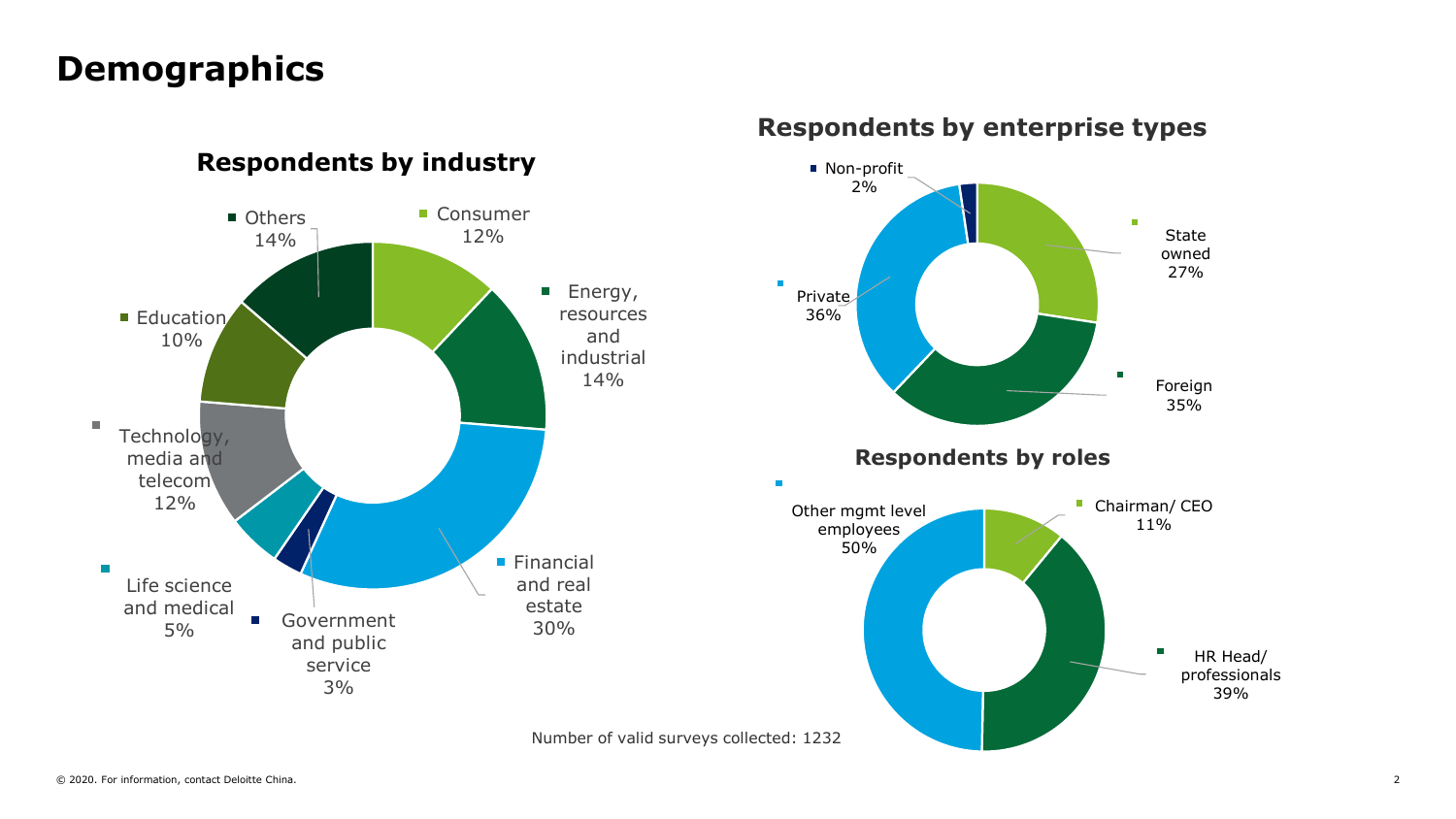### **What is the biggest impact that the epidemics will have on your company? CODEN CONSTRANSISTS**



- **While the influence may vary due to different types of enterprises, private companies are expecting sales slowdown as the biggest impact;**
	- **The top 3 industries which chose "Unable to serve customers/ clients" are consumer, financial service& real estate, and education industry;**
	- **Energy, resources and industrial companies believe their top challenge is that they cannot have normal business management;**
- **Other concerns included in the comments are:** 
	- **The difficulty of employees' traveling back after the holiday**
	- **The logistics issues of raw materials**
	- **Lack of systems or software for remote commuting**
	- **Inadequate crisis awareness from management-levels**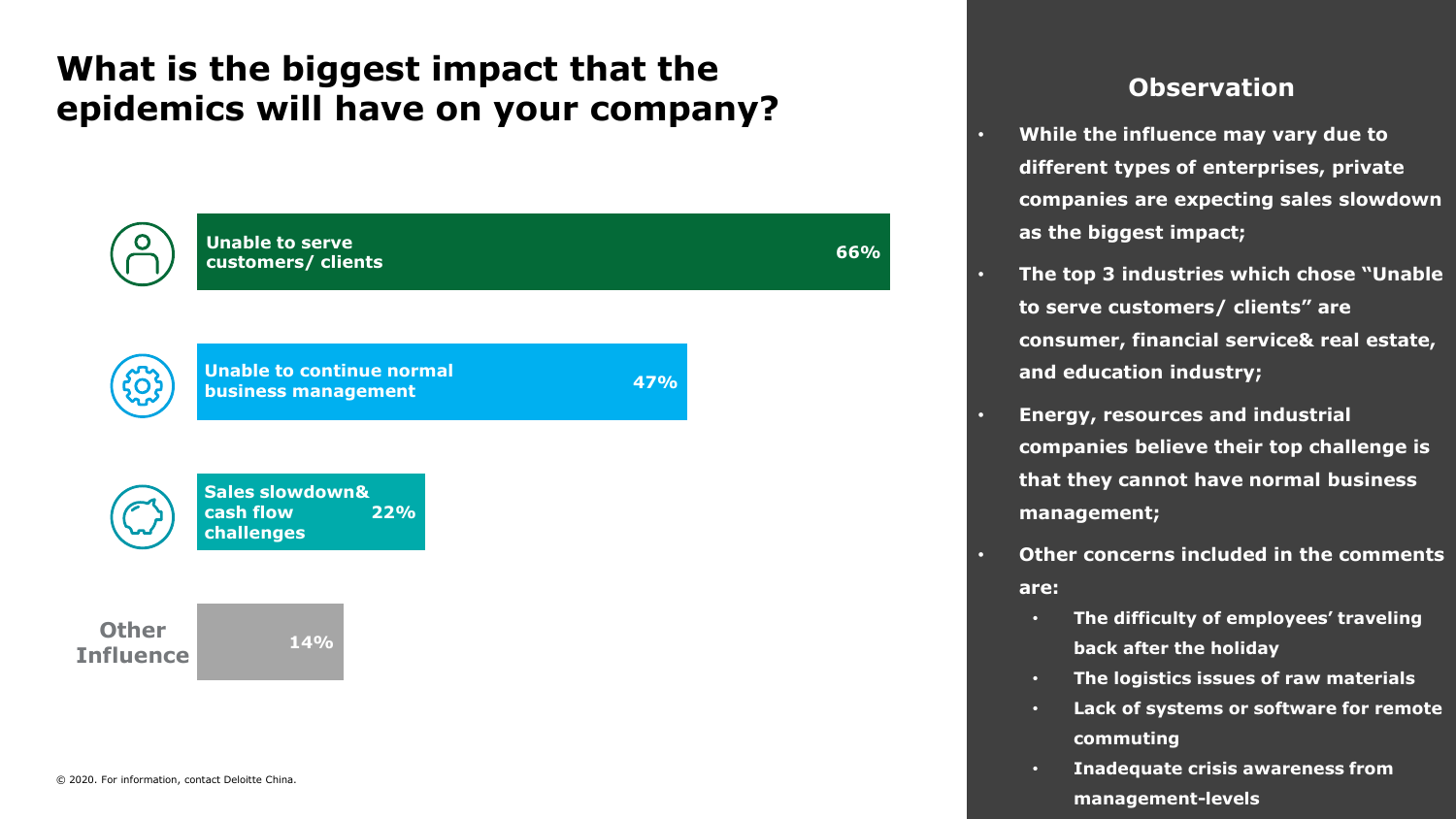### **What do you think are the most important solutions in terms of workforce management?**



- **Energy, resources& industrial companies who participated the survey encountered the biggest constraints in offering flexible working and remote commuting solutions, and their management currently focus on providing epidemics protection to ensure sanitation requirements and the safety of workplace environment;**
- **90% of the MNCs believe it is urgent to provide their employees with flexible working schedule;**
- **More than half of government and public service entities focus on addressing employees psychological stress at current state;**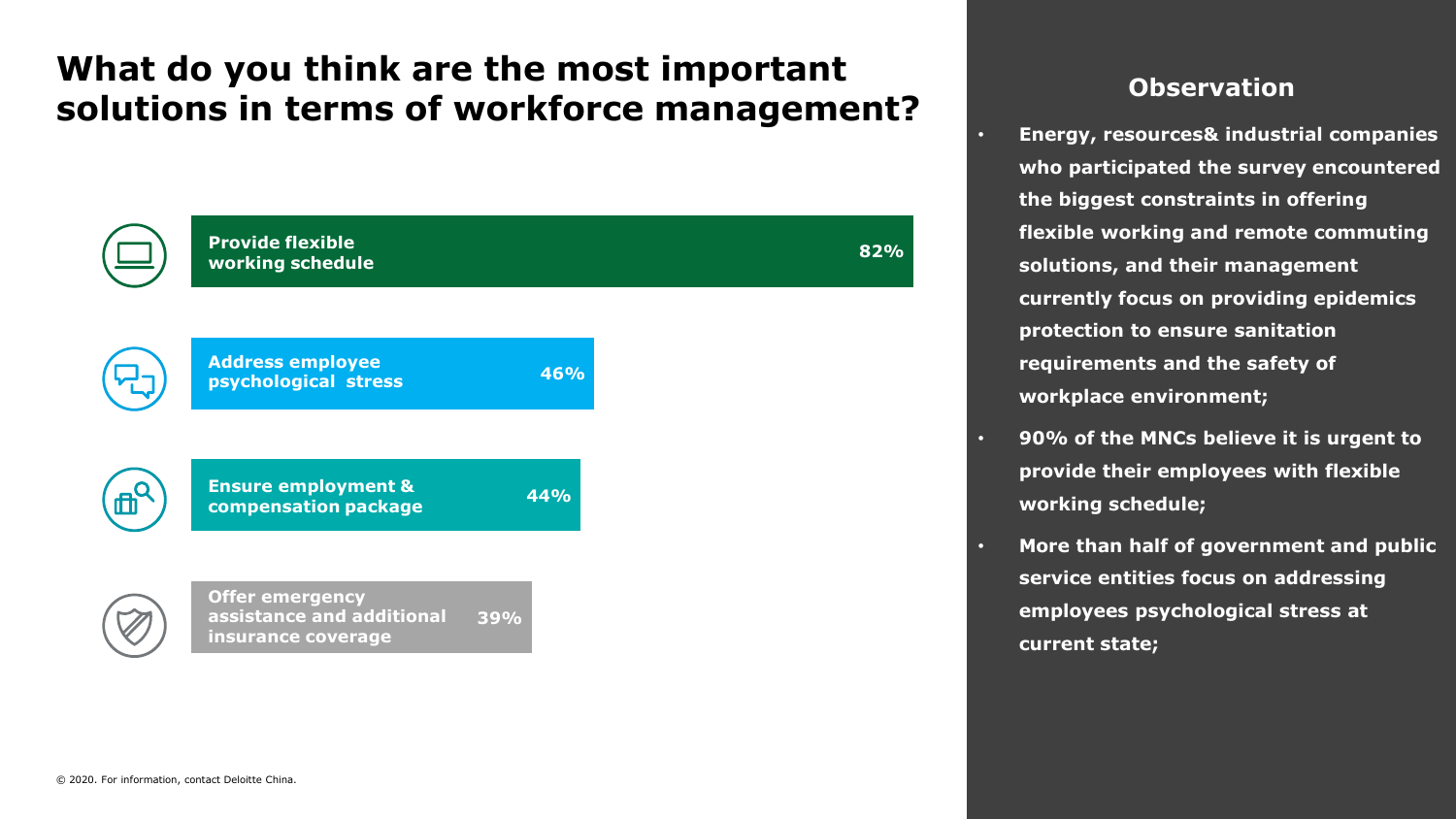### **What are the most needed actions in supporting workforce at current state?**

|                          | <b>Provide employees with</b><br>online working tools     |     | <b>67%</b> |
|--------------------------|-----------------------------------------------------------|-----|------------|
|                          | <b>Incorporate company</b><br>service to online platforms | 59% |            |
|                          | <b>Offer trainings on</b><br>remote working               | 30% |            |
| <b>Others</b><br>actions | 11%                                                       |     |            |

- **Companies, who have already implement its online commuting system, have to keep optimizing their online working process and keep strengthening their capabilities;**
- **Meanwhile, some companies who participated the survey believe that it is recommended to establish new customer service model and to form new approaches in customer/ client communication;**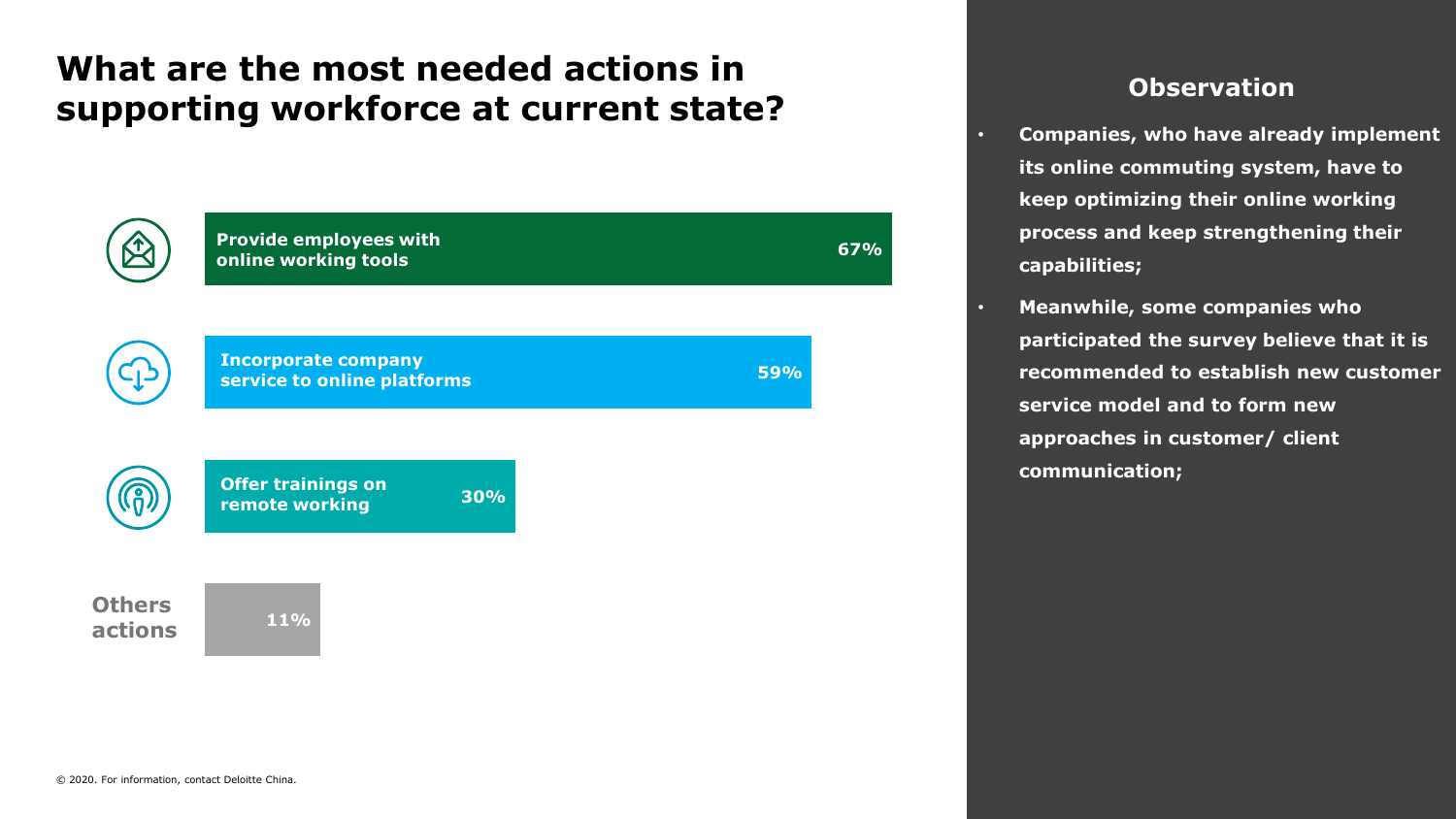## Any plans on extending the CNY holiday? **CONCERN CONSERVATION**

|  | $\cdots$<br> |  |
|--|--------------|--|
|  |              |  |

**In accordance with the policy from national and local government**

**38% In addition to the national policy, employees could apply annual leave or sick leave**



**30% Employees living in epidemic areas could apply for non-paid leave**

**Other plans**

**13%**

• **The policies for going back for work: according to** *Contagious Diseases Prevention Law***, the local government could restrict or totally stop mass gathering, business and classes and the policies are compulsive. If there is conflict between national and local policies, the local policies prevail;**

**73%**

• **The salary paid during quarantine: if the employees are required to be quarantined, according to term 41 in**  *Contagious Disease Prevention Law***, the companies which the employees working for cannot stop paying the salary during employees' quarantine.**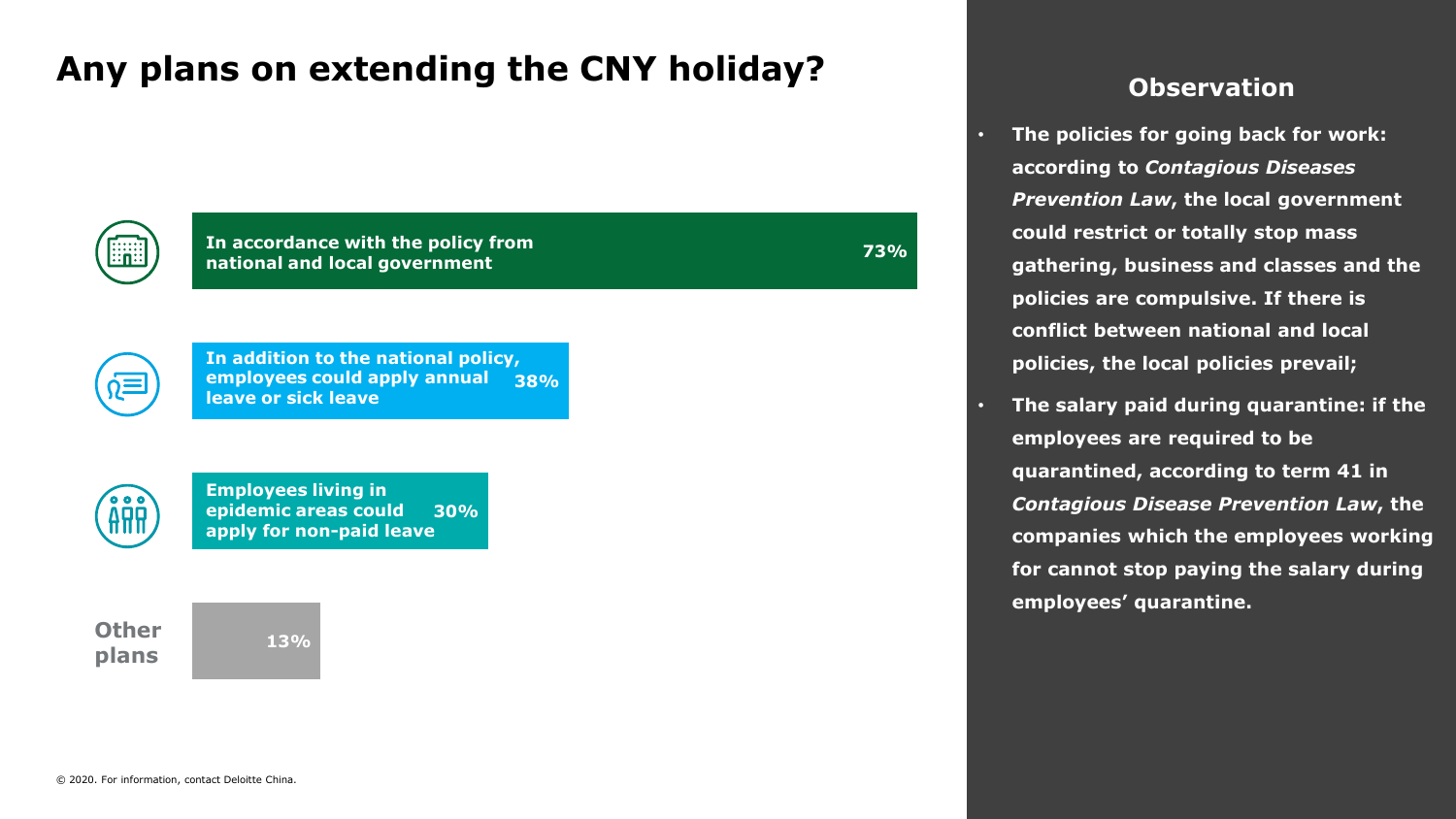### **Is there any plan on adjusting business performance target in 2020?(1/2)**



- **46% participants plan to lower the 2020 performance target**;
- **14% of MNCs plan to greatly lower the target, higher than state-own companies(9%) and private companies(11%)**;
- **Chairman/CEO have highest percentage on expecting to lower the target significantly.**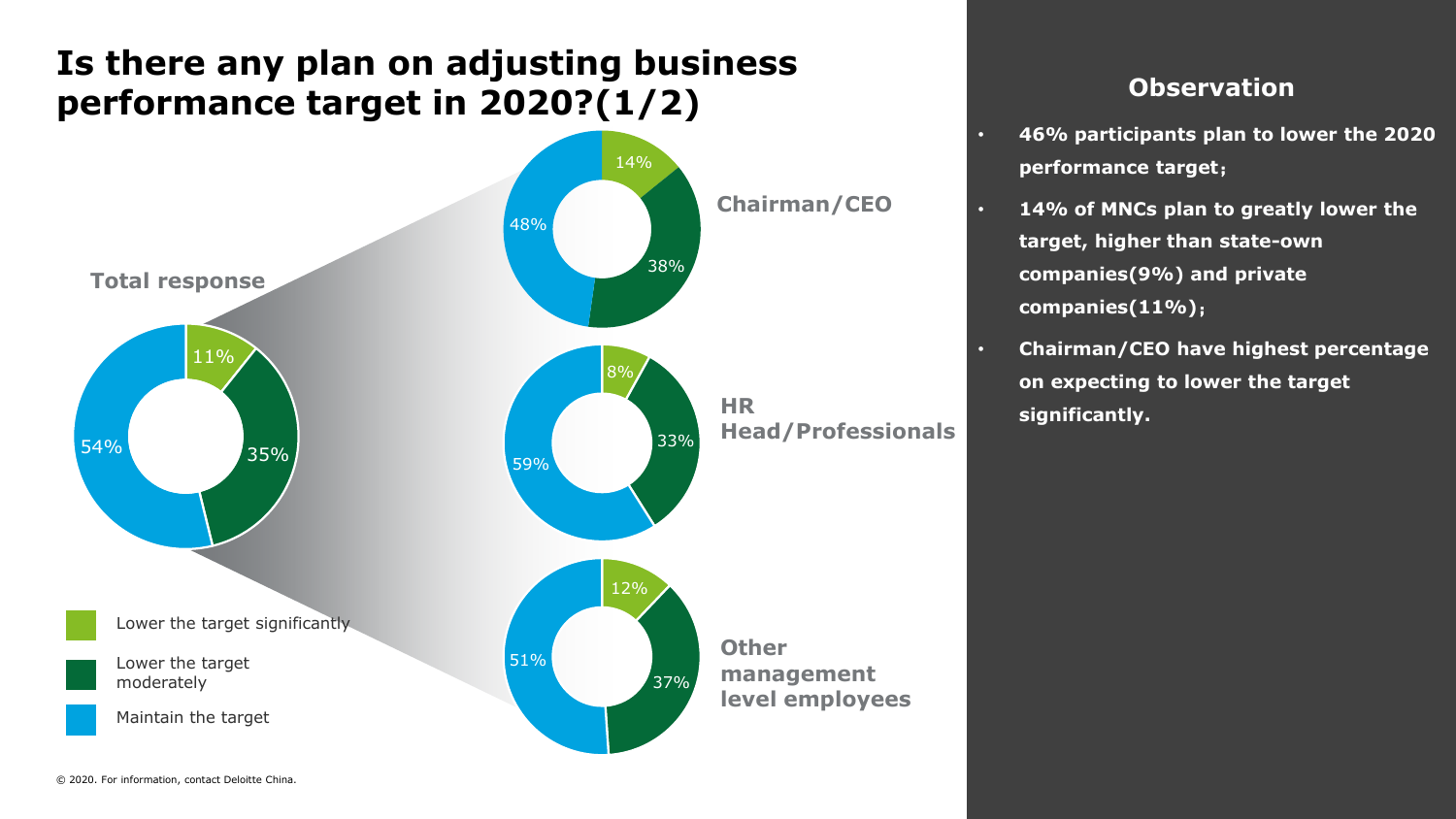### **Is there any plan on adjusting business performance target in 2020?(2/2)**



- **Different industries are impacted differently by the epidemic. Life science and Medical industry is the one which is impacted the lightest compared to other industries, while the Government and Public Services industry is impacted the greatest;**
- **Nearly 60% of private companies expect to maintain the performance target in 2020.**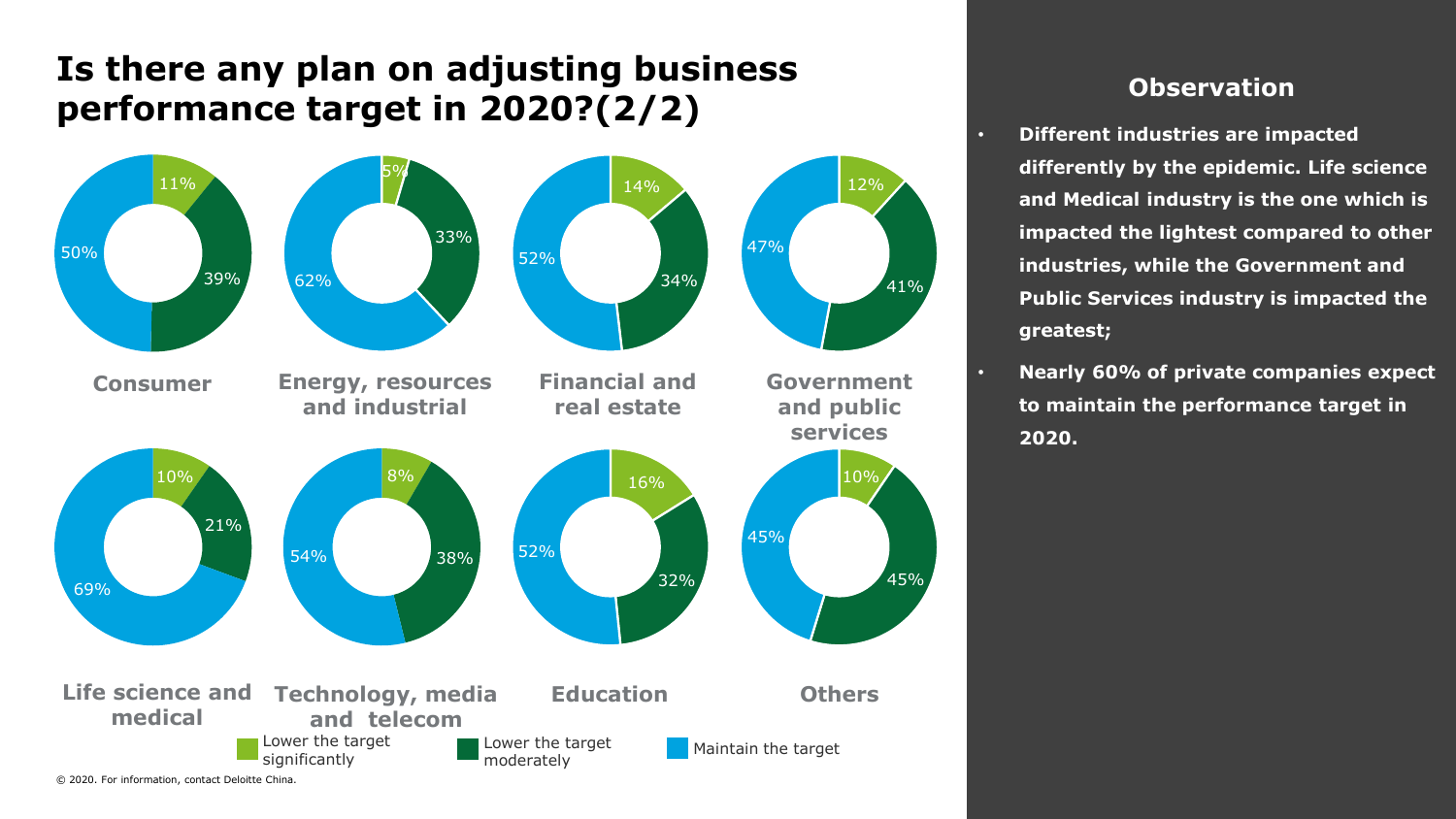### **What crisis management measures have been taken?**



- **MNCs are the quickest in making comprehensive policies, in time communication and psychological counselling and material assistance;**
- **State-own companies are the fastest in tracking employee status and setting up special committees for the epidemic;**
- **Some companies purchase medical equipment such as thermometer, track employees' healthy and release epidemic warnings**;
- **Companies should keep frequent communication with employees. The communication includes epidemic notification, prevention, psychological assistance and so on. It will greatly enhance employees' trust towards companies and also get prepared for the following work arrangement.**